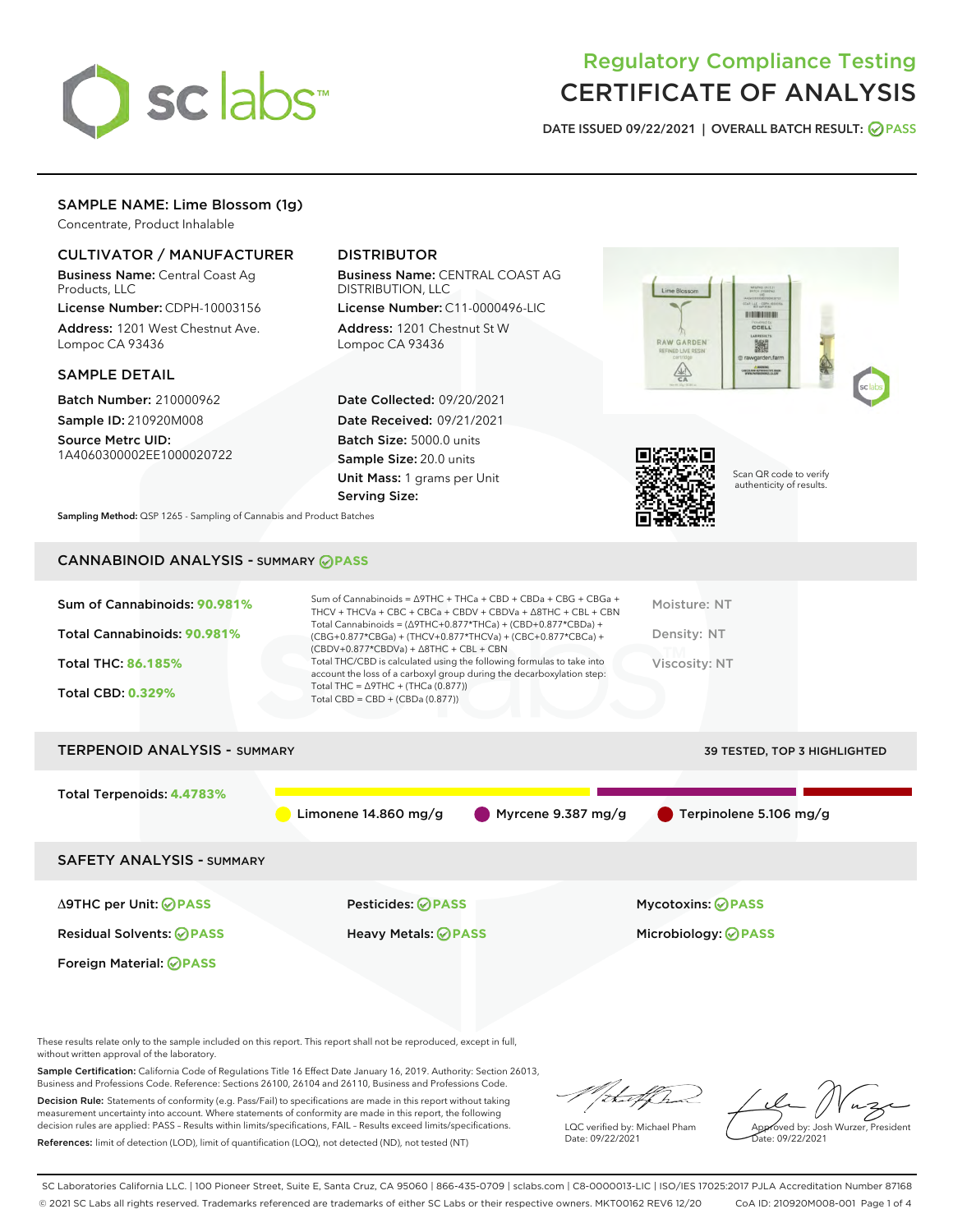



LIME BLOSSOM (1G) | DATE ISSUED 09/22/2021 | OVERALL BATCH RESULT: ☑ PASS

### CANNABINOID TEST RESULTS - 09/21/2021 @ PASS

Tested by high-performance liquid chromatography with diode-array detection (HPLC-DAD). **Method:** QSP 1157 - Analysis of Cannabinoids by HPLC-DAD

#### TOTAL CANNABINOIDS: **90.981%**

Total Cannabinoids (Total THC) + (Total CBD) + (Total CBG) + (Total THCV) + (Total CBC) + (Total CBDV) + ∆8THC + CBL + CBN

TOTAL THC: **86.185%** Total THC (∆9THC+0.877\*THCa)

TOTAL CBD: **0.329%**

Total CBD (CBD+0.877\*CBDa)

TOTAL CBG: 3.417% Total CBG (CBG+0.877\*CBGa)

TOTAL THCV: 0.51% Total THCV (THCV+0.877\*THCVa)

TOTAL CBC: ND Total CBC (CBC+0.877\*CBCa)

TOTAL CBDV: ND Total CBDV (CBDV+0.877\*CBDVa)

| <b>COMPOUND</b>            | LOD/LOQ<br>(mg/g) | <b>MEASUREMENT</b><br><b>UNCERTAINTY</b><br>(mg/g) | <b>RESULT</b><br>(mg/g) | <b>RESULT</b><br>(%) |
|----------------------------|-------------------|----------------------------------------------------|-------------------------|----------------------|
| Δ9THC                      | 0.06 / 0.26       | ±29.648                                            | 861.85                  | 86.185               |
| <b>CBG</b>                 | 0.06/0.19         | ±1.346                                             | 34.17                   | 3.417                |
| <b>THCV</b>                | 0.1 / 0.2         | ±0.25                                              | 5.1                     | 0.51                 |
| <b>CBD</b>                 | 0.07/0.29         | ±0.152                                             | 3.29                    | 0.329                |
| <b>CBN</b>                 | 0.1/0.3           | ±0.21                                              | 3.2                     | 0.32                 |
| $\triangle$ 8THC           | 0.1/0.4           | ±0.18                                              | 2.2                     | 0.22                 |
| <b>THCa</b>                | 0.05/0.14         | N/A                                                | <b>ND</b>               | <b>ND</b>            |
| <b>THCVa</b>               | 0.07 / 0.20       | N/A                                                | <b>ND</b>               | <b>ND</b>            |
| <b>CBDa</b>                | 0.02/0.19         | N/A                                                | <b>ND</b>               | <b>ND</b>            |
| <b>CBDV</b>                | 0.04 / 0.15       | N/A                                                | <b>ND</b>               | <b>ND</b>            |
| <b>CBDVa</b>               | 0.03 / 0.53       | N/A                                                | <b>ND</b>               | <b>ND</b>            |
| <b>CBGa</b>                | 0.1/0.2           | N/A                                                | <b>ND</b>               | <b>ND</b>            |
| <b>CBL</b>                 | 0.06 / 0.24       | N/A                                                | <b>ND</b>               | <b>ND</b>            |
| <b>CBC</b>                 | 0.2 / 0.5         | N/A                                                | <b>ND</b>               | <b>ND</b>            |
| <b>CBCa</b>                | 0.07 / 0.28       | N/A                                                | <b>ND</b>               | <b>ND</b>            |
| <b>SUM OF CANNABINOIDS</b> |                   |                                                    | 909.81 mg/g             | 90.981%              |

#### **UNIT MASS: 1 grams per Unit**

| ∆9THC per Unit                                                                            | 1120 per-package limit | 861.85 mg/unit<br><b>PASS</b> |  |  |
|-------------------------------------------------------------------------------------------|------------------------|-------------------------------|--|--|
| <b>Total THC per Unit</b>                                                                 |                        | 861.85 mg/unit                |  |  |
| <b>CBD per Unit</b>                                                                       |                        | $3.29$ mg/unit                |  |  |
| <b>Total CBD per Unit</b>                                                                 |                        | 3.29 mg/unit                  |  |  |
| Sum of Cannabinoids<br>per Unit                                                           |                        | 909.81 mg/unit                |  |  |
| <b>Total Cannabinoids</b><br>per Unit                                                     |                        | 909.81 mg/unit                |  |  |
| <b>MOISTURE TEST RESULT</b><br><b>VISCOSITY TEST RESULT</b><br><b>DENSITY TEST RESULT</b> |                        |                               |  |  |

Not Tested

Not Tested

Not Tested

TERPENOID TEST RESULTS - 09/22/2021

Terpene analysis utilizing gas chromatography-flame ionization detection (GC-FID). **Method:** QSP 1192 - Analysis of Terpenoids by GC-FID

| <b>COMPOUND</b>         | LOD/LOQ<br>(mg/g) | <b>MEASUREMENT</b><br><b>UNCERTAINTY</b><br>(mg/g) | <b>RESULT</b><br>(mg/g)                          | <b>RESULT</b><br>(%) |
|-------------------------|-------------------|----------------------------------------------------|--------------------------------------------------|----------------------|
| Limonene                | 0.005 / 0.016     | ±0.2125                                            | 14.860                                           | 1.4860               |
| <b>Myrcene</b>          | 0.008 / 0.025     | ±0.1211                                            | 9.387                                            | 0.9387               |
| Terpinolene             | 0.008 / 0.026     | ±0.1047                                            | 5.106                                            | 0.5106               |
| $\beta$ Caryophyllene   | 0.004 / 0.012     | ±0.1434                                            | 4.029                                            | 0.4029               |
| $\beta$ Pinene          | 0.004 / 0.014     | ±0.0277                                            | 2.405                                            | 0.2405               |
| Ocimene                 | 0.011 / 0.038     | ±0.0560                                            | 1.744                                            | 0.1744               |
| $\alpha$ Pinene         | 0.005 / 0.017     | ±0.0141                                            | 1.639                                            | 0.1639               |
| $\alpha$ Humulene       | 0.009 / 0.029     | ±0.0331                                            | 1.031                                            | 0.1031               |
| Linalool                | 0.009 / 0.032     | ±0.0310                                            | 0.816                                            | 0.0816               |
| Fenchol                 | 0.010 / 0.034     | ±0.0269                                            | 0.695                                            | 0.0695               |
| Valencene               | 0.009 / 0.030     | ±0.0435                                            | 0.632                                            | 0.0632               |
| Terpineol               | 0.016 / 0.055     | ±0.0345                                            | 0.562                                            | 0.0562               |
| trans-ß-Farnesene       | 0.008 / 0.025     | ±0.0129                                            | 0.362                                            | 0.0362               |
| Camphene                | 0.005 / 0.015     | ±0.0037                                            | 0.324                                            | 0.0324               |
| $\alpha$ Phellandrene   | 0.006 / 0.020     | ±0.0023                                            | 0.169                                            | 0.0169               |
| <b>Borneol</b>          | 0.005 / 0.016     | ±0.0058                                            | 0.139                                            | 0.0139               |
| $\alpha$ Terpinene      | 0.005 / 0.017     | ±0.0018                                            | 0.123                                            | 0.0123               |
| 3 Carene                | 0.005 / 0.018     | ±0.0017                                            | 0.121                                            | 0.0121               |
| Fenchone                | 0.009/0.028       | ±0.0032                                            | 0.109                                            | 0.0109               |
| Guaiol                  | 0.009 / 0.030     | ±0.0050                                            | 0.106                                            | 0.0106               |
| $\alpha$ Bisabolol      | 0.008 / 0.026     | ±0.0053                                            | 0.100                                            | 0.0100               |
| Nerolidol               | 0.009 / 0.028     | ±0.0048                                            | 0.077                                            | 0.0077               |
| $\gamma$ Terpinene      | 0.006 / 0.018     | ±0.0012                                            | 0.072                                            | 0.0072               |
| Caryophyllene<br>Oxide  | 0.010 / 0.033     | ±0.0021                                            | 0.046                                            | 0.0046               |
| <b>Geranyl Acetate</b>  | 0.004 / 0.014     | ±0.0016                                            | 0.039                                            | 0.0039               |
| Citronellol             | 0.003/0.010       | ±0.0018                                            | 0.036                                            | 0.0036               |
| p-Cymene                | 0.005 / 0.016     | ±0.0005                                            | 0.020                                            | 0.0020               |
| Nerol                   | 0.003 / 0.011     | ±0.0008                                            | 0.017                                            | 0.0017               |
| Geraniol                | 0.002 / 0.007     | ±0.0007                                            | 0.017                                            | 0.0017               |
| Eucalyptol              | 0.006 / 0.018     | N/A                                                | <loq< th=""><th><math>&lt;</math>LOQ</th></loq<> | $<$ LOQ              |
| Sabinene Hydrate        | 0.006 / 0.022     | N/A                                                | <loq< th=""><th><loq< th=""></loq<></th></loq<>  | <loq< th=""></loq<>  |
| Sabinene                | 0.004 / 0.014     | N/A                                                | ND                                               | ND                   |
| (-)-Isopulegol          | 0.005 / 0.016     | N/A                                                | ND                                               | ND                   |
| Camphor                 | 0.006 / 0.019     | N/A                                                | <b>ND</b>                                        | ND                   |
| Isoborneol              | 0.004 / 0.012     | N/A                                                | <b>ND</b>                                        | ND                   |
| Menthol                 | 0.008 / 0.025     | N/A                                                | ND                                               | ND                   |
| R-(+)-Pulegone          | 0.003 / 0.011     | N/A                                                | <b>ND</b>                                        | ND                   |
| $\alpha$ Cedrene        | 0.005 / 0.016     | N/A                                                | <b>ND</b>                                        | ND                   |
| Cedrol                  | 0.008 / 0.027     | N/A                                                | ND                                               | ND                   |
| <b>TOTAL TERPENOIDS</b> |                   |                                                    | 44.783 mg/g                                      | 4.4783%              |

SC Laboratories California LLC. | 100 Pioneer Street, Suite E, Santa Cruz, CA 95060 | 866-435-0709 | sclabs.com | C8-0000013-LIC | ISO/IES 17025:2017 PJLA Accreditation Number 87168 © 2021 SC Labs all rights reserved. Trademarks referenced are trademarks of either SC Labs or their respective owners. MKT00162 REV6 12/20 CoA ID: 210920M008-001 Page 2 of 4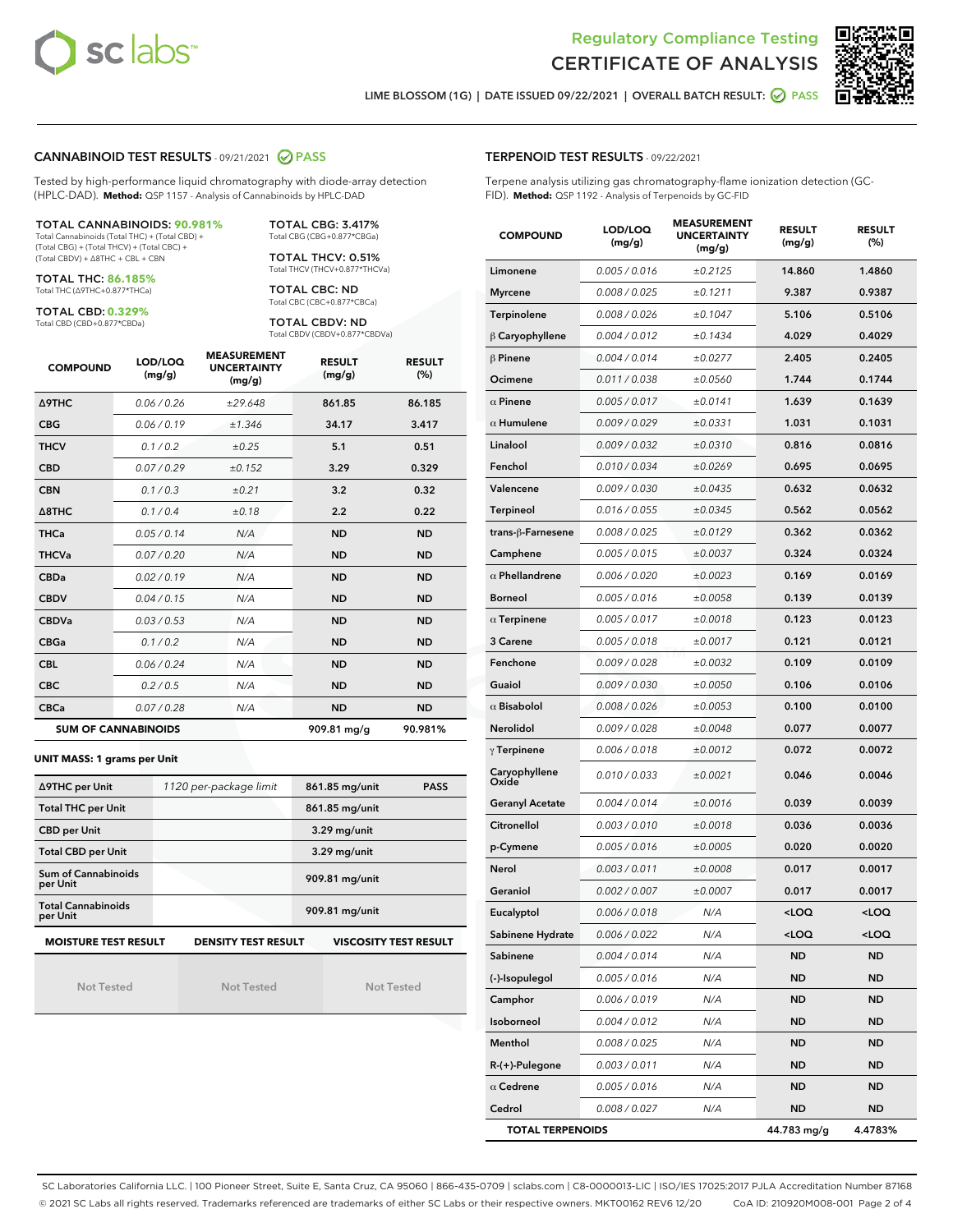



LIME BLOSSOM (1G) | DATE ISSUED 09/22/2021 | OVERALL BATCH RESULT: ● PASS

## CATEGORY 1 PESTICIDE TEST RESULTS - 09/22/2021 2 PASS

Pesticide and plant growth regulator analysis utilizing high-performance liquid chromatography-mass spectrometry (HPLC-MS) or gas chromatography-mass spectrometry (GC-MS). \*GC-MS utilized where indicated. **Method:** QSP 1212 - Analysis of Pesticides and Mycotoxins by LC-MS or QSP 1213 - Analysis of Pesticides by GC-MS

| <b>COMPOUND</b>             | LOD/LOQ<br>$(\mu g/g)$ | <b>ACTION</b><br><b>LIMIT</b><br>$(\mu g/g)$ | <b>MEASUREMENT</b><br><b>UNCERTAINTY</b><br>$(\mu g/g)$ | <b>RESULT</b><br>$(\mu g/g)$ | <b>RESULT</b> |
|-----------------------------|------------------------|----------------------------------------------|---------------------------------------------------------|------------------------------|---------------|
| Aldicarb                    | 0.03 / 0.08            | $\ge$ LOD                                    | N/A                                                     | <b>ND</b>                    | <b>PASS</b>   |
| Carbofuran                  | 0.02/0.05              | $>$ LOD                                      | N/A                                                     | <b>ND</b>                    | <b>PASS</b>   |
| Chlordane*                  | 0.03 / 0.08            | $\ge$ LOD                                    | N/A                                                     | <b>ND</b>                    | <b>PASS</b>   |
| Chlorfenapyr*               | 0.03/0.10              | $>$ LOD                                      | N/A                                                     | <b>ND</b>                    | <b>PASS</b>   |
| Chlorpyrifos                | 0.02 / 0.06            | $\geq$ LOD                                   | N/A                                                     | <b>ND</b>                    | <b>PASS</b>   |
| Coumaphos                   | 0.02 / 0.07            | $\ge$ LOD                                    | N/A                                                     | <b>ND</b>                    | <b>PASS</b>   |
| Daminozide                  | 0.02 / 0.07            | $\ge$ LOD                                    | N/A                                                     | <b>ND</b>                    | <b>PASS</b>   |
| <b>DDVP</b><br>(Dichlorvos) | 0.03/0.09              | $\ge$ LOD                                    | N/A                                                     | <b>ND</b>                    | <b>PASS</b>   |
| Dimethoate                  | 0.03/0.08              | $>$ LOD                                      | N/A                                                     | <b>ND</b>                    | <b>PASS</b>   |
| Ethoprop(hos)               | 0.03/0.10              | $\ge$ LOD                                    | N/A                                                     | <b>ND</b>                    | <b>PASS</b>   |
| Etofenprox                  | 0.02 / 0.06            | $\ge$ LOD                                    | N/A                                                     | <b>ND</b>                    | <b>PASS</b>   |
| Fenoxycarb                  | 0.03 / 0.08            | $\ge$ LOD                                    | N/A                                                     | <b>ND</b>                    | <b>PASS</b>   |
| Fipronil                    | 0.03/0.08              | $>$ LOD                                      | N/A                                                     | <b>ND</b>                    | <b>PASS</b>   |
| Imazalil                    | 0.02 / 0.06            | $\ge$ LOD                                    | N/A                                                     | <b>ND</b>                    | <b>PASS</b>   |
| Methiocarb                  | 0.02 / 0.07            | $\ge$ LOD                                    | N/A                                                     | <b>ND</b>                    | <b>PASS</b>   |
| Methyl<br>parathion         | 0.03/0.10              | $\ge$ LOD                                    | N/A                                                     | <b>ND</b>                    | <b>PASS</b>   |
| <b>Mevinphos</b>            | 0.03/0.09              | $>$ LOD                                      | N/A                                                     | <b>ND</b>                    | <b>PASS</b>   |
| Paclobutrazol               | 0.02 / 0.05            | $\ge$ LOD                                    | N/A                                                     | <b>ND</b>                    | <b>PASS</b>   |
| Propoxur                    | 0.03/0.09              | $\ge$ LOD                                    | N/A                                                     | <b>ND</b>                    | <b>PASS</b>   |
| Spiroxamine                 | 0.03 / 0.08            | $\ge$ LOD                                    | N/A                                                     | <b>ND</b>                    | <b>PASS</b>   |
| Thiacloprid                 | 0.03/0.10              | $\ge$ LOD                                    | N/A                                                     | <b>ND</b>                    | <b>PASS</b>   |

#### CATEGORY 2 PESTICIDE TEST RESULTS - 09/22/2021 @ PASS

| <b>COMPOUND</b>          | LOD/LOQ<br>$(\mu g/g)$ | <b>ACTION</b><br><b>LIMIT</b><br>$(\mu g/g)$ | <b>MEASUREMENT</b><br><b>UNCERTAINTY</b><br>$(\mu g/g)$ | <b>RESULT</b><br>$(\mu g/g)$ | <b>RESULT</b> |
|--------------------------|------------------------|----------------------------------------------|---------------------------------------------------------|------------------------------|---------------|
| Abamectin                | 0.03/0.10              | 0.1                                          | N/A                                                     | <b>ND</b>                    | <b>PASS</b>   |
| Acephate                 | 0.02/0.07              | 0.1                                          | N/A                                                     | <b>ND</b>                    | <b>PASS</b>   |
| Acequinocyl              | 0.02/0.07              | 0.1                                          | N/A                                                     | <b>ND</b>                    | <b>PASS</b>   |
| Acetamiprid              | 0.02/0.05              | 0.1                                          | N/A                                                     | <b>ND</b>                    | <b>PASS</b>   |
| Azoxystrobin             | 0.02/0.07              | 0.1                                          | N/A                                                     | <b>ND</b>                    | <b>PASS</b>   |
| <b>Bifenazate</b>        | 0.01/0.04              | 0.1                                          | N/A                                                     | <b>ND</b>                    | <b>PASS</b>   |
| <b>Bifenthrin</b>        | 0.02 / 0.05            | 3                                            | N/A                                                     | <b>ND</b>                    | <b>PASS</b>   |
| <b>Boscalid</b>          | 0.03/0.09              | 0.1                                          | N/A                                                     | <b>ND</b>                    | <b>PASS</b>   |
| Captan                   | 0.19/0.57              | 0.7                                          | N/A                                                     | <b>ND</b>                    | <b>PASS</b>   |
| Carbaryl                 | 0.02/0.06              | 0.5                                          | N/A                                                     | <b>ND</b>                    | <b>PASS</b>   |
| Chlorantranilip-<br>role | 0.04/0.12              | 10                                           | N/A                                                     | <b>ND</b>                    | <b>PASS</b>   |
| Clofentezine             | 0.03/0.09              | 0.1                                          | N/A                                                     | <b>ND</b>                    | <b>PASS</b>   |

| <b>CATEGORY 2 PESTICIDE TEST RESULTS</b> - 09/22/2021 continued |  |
|-----------------------------------------------------------------|--|
|                                                                 |  |

| <b>COMPOUND</b>               | LOD/LOQ<br>(µg/g) | <b>ACTION</b><br><b>LIMIT</b><br>(µg/g) | <b>MEASUREMENT</b><br><b>UNCERTAINTY</b><br>$(\mu g/g)$ | <b>RESULT</b><br>(µg/g) | <b>RESULT</b> |
|-------------------------------|-------------------|-----------------------------------------|---------------------------------------------------------|-------------------------|---------------|
| Cyfluthrin                    | 0.12 / 0.38       | $\overline{c}$                          | N/A                                                     | <b>ND</b>               | <b>PASS</b>   |
| Cypermethrin                  | 0.11 / 0.32       | $\mathcal{I}$                           | N/A                                                     | <b>ND</b>               | <b>PASS</b>   |
| <b>Diazinon</b>               | 0.02 / 0.05       | 0.1                                     | N/A                                                     | <b>ND</b>               | <b>PASS</b>   |
| Dimethomorph                  | 0.03 / 0.09       | 2                                       | N/A                                                     | <b>ND</b>               | <b>PASS</b>   |
| Etoxazole                     | 0.02 / 0.06       | 0.1                                     | N/A                                                     | <b>ND</b>               | <b>PASS</b>   |
| Fenhexamid                    | 0.03 / 0.09       | 0.1                                     | N/A                                                     | <b>ND</b>               | <b>PASS</b>   |
| Fenpyroximate                 | 0.02 / 0.06       | 0.1                                     | N/A                                                     | <b>ND</b>               | <b>PASS</b>   |
| Flonicamid                    | 0.03 / 0.10       | 0.1                                     | N/A                                                     | <b>ND</b>               | <b>PASS</b>   |
| Fludioxonil                   | 0.03/0.10         | 0.1                                     | N/A                                                     | <b>ND</b>               | <b>PASS</b>   |
| Hexythiazox                   | 0.02 / 0.07       | 0.1                                     | N/A                                                     | <b>ND</b>               | <b>PASS</b>   |
| Imidacloprid                  | 0.04 / 0.11       | 5                                       | N/A                                                     | <b>ND</b>               | <b>PASS</b>   |
| Kresoxim-methyl               | 0.02 / 0.07       | 0.1                                     | N/A                                                     | <b>ND</b>               | <b>PASS</b>   |
| <b>Malathion</b>              | 0.03 / 0.09       | 0.5                                     | N/A                                                     | <b>ND</b>               | <b>PASS</b>   |
| Metalaxyl                     | 0.02 / 0.07       | $\overline{c}$                          | N/A                                                     | <b>ND</b>               | <b>PASS</b>   |
| Methomyl                      | 0.03 / 0.10       | 1                                       | N/A                                                     | <b>ND</b>               | <b>PASS</b>   |
| Myclobutanil                  | 0.03 / 0.09       | 0.1                                     | N/A                                                     | <b>ND</b>               | <b>PASS</b>   |
| Naled                         | 0.02 / 0.07       | 0.1                                     | N/A                                                     | <b>ND</b>               | <b>PASS</b>   |
| Oxamyl                        | 0.04 / 0.11       | 0.5                                     | N/A                                                     | <b>ND</b>               | <b>PASS</b>   |
| Pentachloronitro-<br>benzene* | 0.03 / 0.09       | 0.1                                     | N/A                                                     | <b>ND</b>               | <b>PASS</b>   |
| Permethrin                    | 0.04 / 0.12       | 0.5                                     | N/A                                                     | <b>ND</b>               | <b>PASS</b>   |
| Phosmet                       | 0.03 / 0.10       | 0.1                                     | N/A                                                     | <b>ND</b>               | <b>PASS</b>   |
| Piperonylbu-<br>toxide        | 0.02 / 0.07       | 3                                       | N/A                                                     | <b>ND</b>               | <b>PASS</b>   |
| Prallethrin                   | 0.03 / 0.08       | 0.1                                     | N/A                                                     | <b>ND</b>               | <b>PASS</b>   |
| Propiconazole                 | 0.02 / 0.07       | 0.1                                     | N/A                                                     | <b>ND</b>               | <b>PASS</b>   |
| Pyrethrins                    | 0.04 / 0.12       | 0.5                                     | N/A                                                     | <b>ND</b>               | <b>PASS</b>   |
| Pyridaben                     | 0.02 / 0.07       | 0.1                                     | N/A                                                     | <b>ND</b>               | <b>PASS</b>   |
| Spinetoram                    | 0.02 / 0.07       | 0.1                                     | N/A                                                     | <b>ND</b>               | <b>PASS</b>   |
| Spinosad                      | 0.02 / 0.07       | 0.1                                     | N/A                                                     | <b>ND</b>               | <b>PASS</b>   |
| Spiromesifen                  | 0.02 / 0.05       | 0.1                                     | N/A                                                     | <b>ND</b>               | <b>PASS</b>   |
| Spirotetramat                 | 0.02 / 0.06       | 0.1                                     | N/A                                                     | <b>ND</b>               | <b>PASS</b>   |
| Tebuconazole                  | 0.02 / 0.07       | 0.1                                     | N/A                                                     | <b>ND</b>               | <b>PASS</b>   |
| Thiamethoxam                  | 0.03 / 0.10       | 5                                       | N/A                                                     | <b>ND</b>               | <b>PASS</b>   |
| Trifloxystrobin               | 0.03 / 0.08       | 0.1                                     | N/A                                                     | <b>ND</b>               | <b>PASS</b>   |

SC Laboratories California LLC. | 100 Pioneer Street, Suite E, Santa Cruz, CA 95060 | 866-435-0709 | sclabs.com | C8-0000013-LIC | ISO/IES 17025:2017 PJLA Accreditation Number 87168 © 2021 SC Labs all rights reserved. Trademarks referenced are trademarks of either SC Labs or their respective owners. MKT00162 REV6 12/20 CoA ID: 210920M008-001 Page 3 of 4